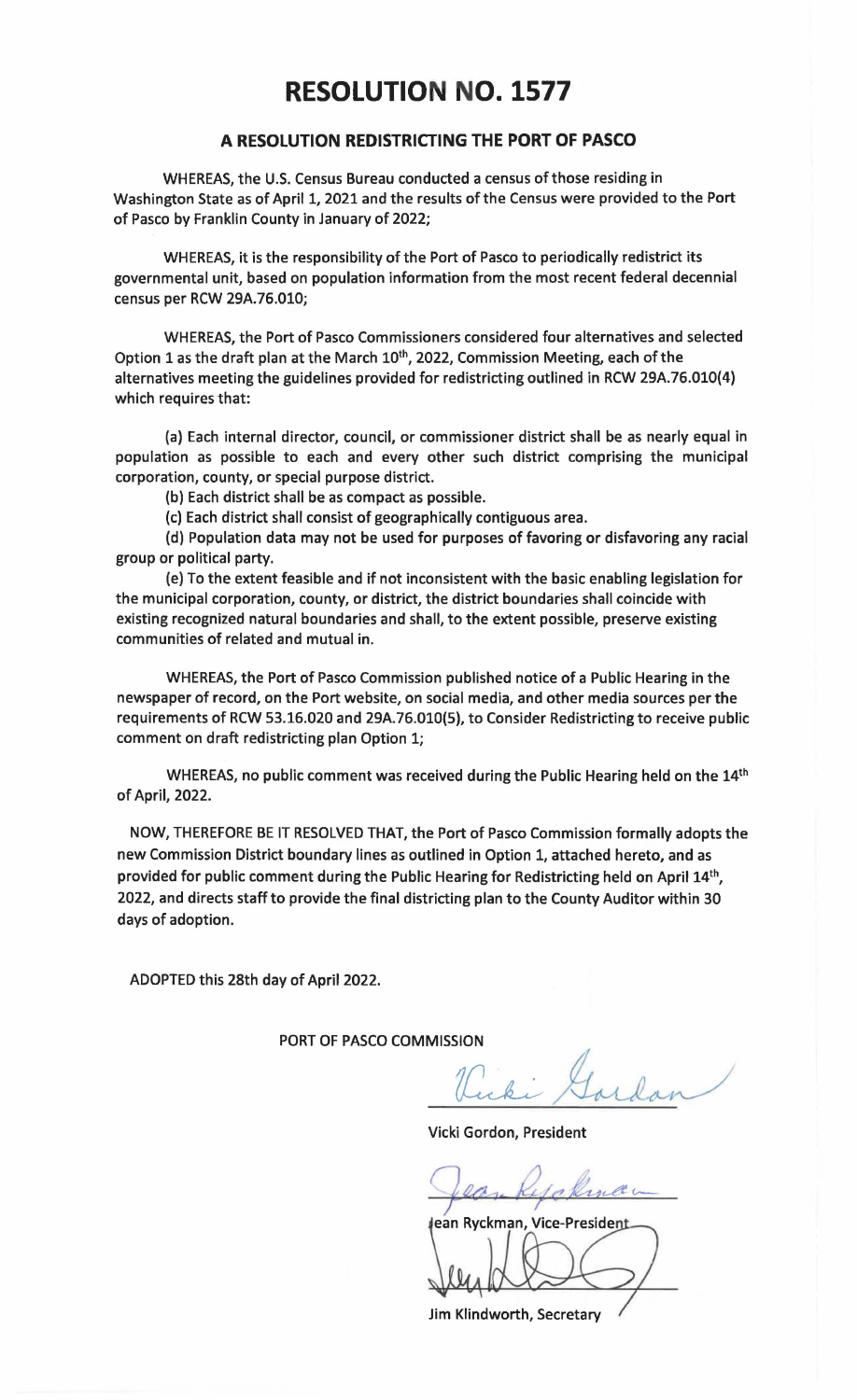| 2022- Port of Pasco                                                |                |     |                                                                                          |                |           |                                      |                |            |
|--------------------------------------------------------------------|----------------|-----|------------------------------------------------------------------------------------------|----------------|-----------|--------------------------------------|----------------|------------|
|                                                                    |                |     | <b>Option 1 Port of Pasco Commission District Boundaries</b><br>District No. 2 (Ryckman) |                |           | District No. 3 (Klindworth)          |                |            |
| District No. 1 (Gordon)<br>$% H + 18$<br>Precinct<br>Population    |                |     | Population<br>Precinct<br>$% H + 18$                                                     |                |           | Precinct<br>Population<br>$% H + 18$ |                |            |
| 001                                                                | 180            | 90% | 023                                                                                      | 1112           | 34%       | $8-JK$                               | 634            | 29%        |
| 002                                                                | 6355           | 90% | 024-JR                                                                                   | 366            | 30%       | 015                                  | 2684           | 71%        |
| 003                                                                | $\overline{0}$ | 0%  | 025                                                                                      | 307            | 49%       | 022                                  | 1164           | 28%        |
| 004                                                                | 3321           | 85% | 026                                                                                      | 476            | 55%       | 032                                  | 2891           | 31%        |
| 005                                                                | 3702           | 80% | 030                                                                                      | 274            | 42%       | 033                                  | 652            | 31%        |
| 006                                                                | 1465           | 70% | 031                                                                                      | 131            | 11%       | 037                                  | 2164           | 40%        |
| 007                                                                | 1747           | 84% | 034                                                                                      | 666            | 27%       | 038                                  | 1022           | 31%        |
| 009                                                                | 1271           | 87% | 035                                                                                      | 868            | 28%       | 042                                  | 972            | 35%        |
| 010                                                                | 1054           | 74% | 036                                                                                      | 954            | 32%       | 043                                  | 964            | 40%        |
| 011                                                                | 1076           | 75% | 040                                                                                      | 1232           | 38%       | 044                                  | 978            | 44%        |
| 012                                                                | 1240           | 81% | 041                                                                                      | 343            | 17%       | 069                                  | 160            | 29%        |
| 013                                                                | 3127           | 86% | 045                                                                                      | 3288           | 44%       | 071                                  | 624            | 31%        |
| 014                                                                | 983            | 73% | 046                                                                                      | 1703           | 35%       | 072                                  | 724            | 55%        |
| 016                                                                | 1423           | 88% | 047                                                                                      | 934            | 44%       | 074                                  | 656            | 14%        |
| 017                                                                | 1227           | 64% | 048                                                                                      | 600            | 18%       | 075                                  | 236            | 40%        |
| 018                                                                | 1292           | 80% | 049                                                                                      | 717            | 17%       | 076                                  | 368            | 42%        |
| 99                                                                 | 103            | 30% | 050                                                                                      | 1944           | 31%       | 077                                  | 384            | 54%        |
| $101$ -VG                                                          | 617            | 49% | 051                                                                                      | 1508           | 32%       | 078                                  | 356            | 31%        |
| 019                                                                | 354            | 80% | 052                                                                                      | 1073           | 40%       | 079                                  | 435            | 52%        |
| 020                                                                | 406            | 38% | 053                                                                                      | 1330           | 44%       | 080                                  | 832            | 31%        |
| 021                                                                | 252            | 35% | 054                                                                                      | 813            | 33%       | 081                                  | 292            | 38%        |
| 027                                                                | 448            | 46% | 055                                                                                      | 1054           | 12%       | 082                                  | 1092           | 78%        |
| 028                                                                | 279            | 47% | 056                                                                                      | 1030           | 32%       | 083                                  | 290            | 38%        |
| 029                                                                | 273            | 22% | 057                                                                                      | 810            | 18%       | 085                                  | 407            | 75%        |
|                                                                    |                |     | 060                                                                                      | 190            | 13%       | 086                                  | 542            | 52%        |
|                                                                    |                |     | 061                                                                                      | 779            | 29%       | 087                                  | 455            | 56%        |
|                                                                    |                |     | 062                                                                                      | 1176           | 27%       | 084                                  | 385            | 72%        |
|                                                                    |                |     | 063                                                                                      | 624            | 18%       | 088                                  | 245            | 41%        |
|                                                                    |                |     | 064                                                                                      | 813            | 19%       | 089                                  | 394            | 31%        |
|                                                                    |                |     | 065                                                                                      | 193            | 13%       | 090                                  | 1097           | 51%        |
|                                                                    |                |     | 066                                                                                      | 659            | 12%       | 091                                  | 446            | 87%        |
|                                                                    |                |     | 067                                                                                      | 520            | 16%       | 092                                  | 3105           | 20%        |
|                                                                    |                |     | 102                                                                                      | 1049           | 51%       | 093                                  | 793            | 53%        |
|                                                                    |                |     | 103                                                                                      | 117            | 27%       | 094                                  | $\overline{0}$ | 0%         |
|                                                                    |                |     | 104<br>105                                                                               | 38<br>$\Omega$ | 25%<br>0% | 095<br>96                            | 150<br>219     | 18%        |
|                                                                    |                |     | 039                                                                                      | 2302           | 41%       | 097                                  | 147            | 13%<br>13% |
|                                                                    |                |     |                                                                                          |                |           | 098                                  | 116            | 27%        |
|                                                                    |                |     |                                                                                          |                |           | 100                                  | 330            | 33%        |
|                                                                    |                |     |                                                                                          |                |           | 058                                  | 113            | 30%        |
|                                                                    |                |     |                                                                                          |                |           | 059                                  | 1149           | 26%        |
|                                                                    |                |     |                                                                                          |                |           | 068                                  |                | 10%        |
|                                                                    |                |     |                                                                                          |                |           | 070                                  | 419            | 14%        |
|                                                                    |                |     |                                                                                          |                |           | 073                                  | 1474           | 16%        |
| Totals                                                             | 32195          |     |                                                                                          | 31993          |           |                                      | 32561          |            |
|                                                                    |                |     |                                                                                          |                |           |                                      |                |            |
| 32250-55                                                           |                |     |                                                                                          | $-257$         |           |                                      | 311            |            |
|                                                                    |                |     |                                                                                          |                |           |                                      |                |            |
| District 1                                                         | Gordon         |     |                                                                                          |                |           |                                      |                |            |
| District 2                                                         | Ryckman        |     |                                                                                          |                |           |                                      |                |            |
| District 3                                                         | Klindworth     |     |                                                                                          |                |           |                                      |                |            |
| <b>TOTAL</b>                                                       | 96749          |     |                                                                                          |                |           |                                      | 32249.66667    |            |
| <b>POP</b>                                                         |                |     |                                                                                          |                |           |                                      |                |            |
| **95/96 partial Port voters within each precinct in Pasco/Kahlotus |                |     |                                                                                          |                |           |                                      |                |            |